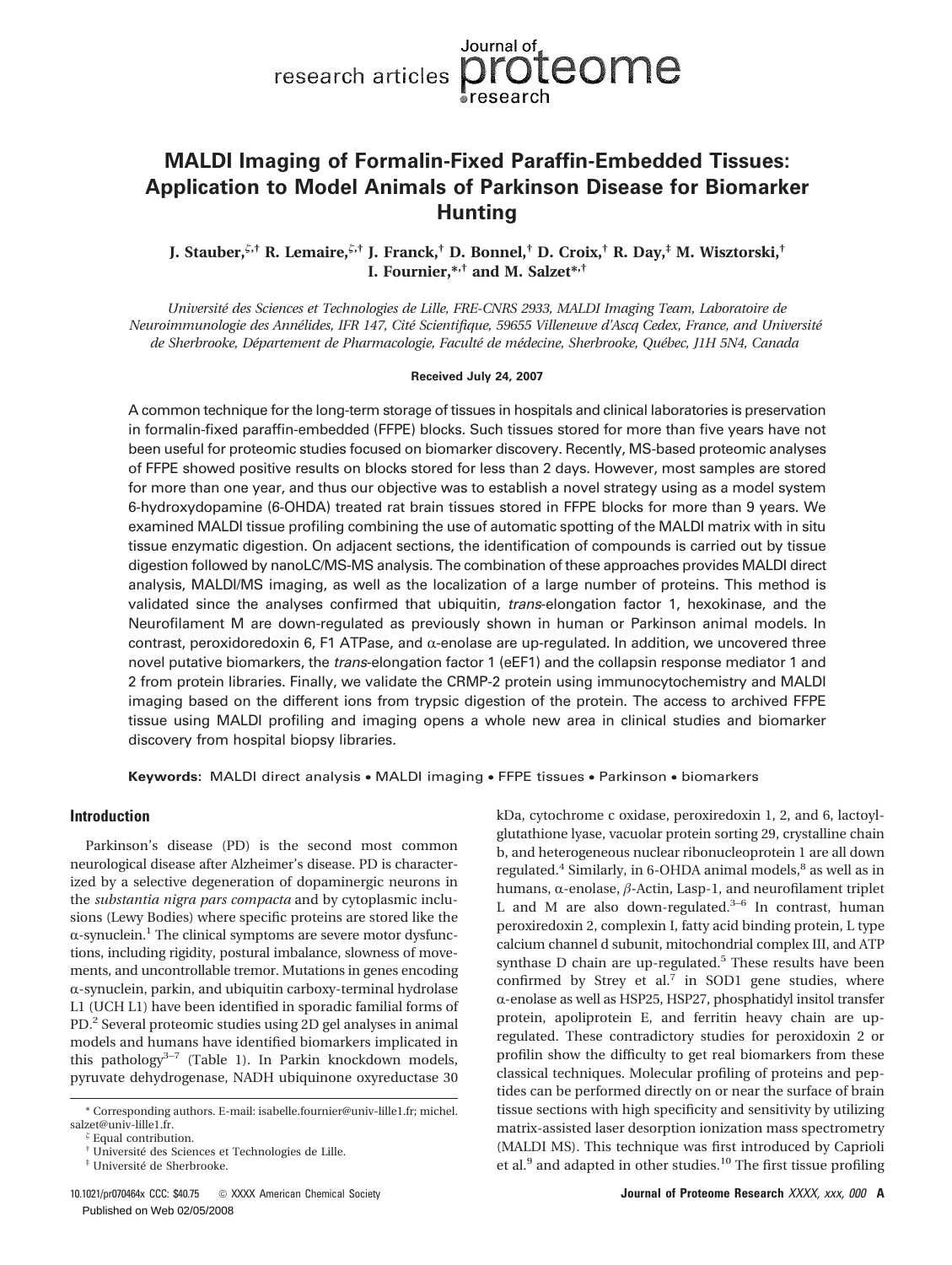## **research articles Stauber et al. Stauber et al. Stauber et al. Stauber et al. Stauber et al.**

|  | Table 1. Comparison of Parkinson Biomarkers Identified Using Different Proteomics Approaches on Different Models |  |  |  |  |  |  |  |  |  |
|--|------------------------------------------------------------------------------------------------------------------|--|--|--|--|--|--|--|--|--|
|--|------------------------------------------------------------------------------------------------------------------|--|--|--|--|--|--|--|--|--|

| model             | proteomic approach | protein                                   | modification   | references     |
|-------------------|--------------------|-------------------------------------------|----------------|----------------|
| Parkin $-/-$      | 2D Gel             | Pyruvate Deshydrogenase                   | Down-regulated | $\overline{4}$ |
|                   |                    | NADH Ubiquinone Oxyreductase 24 kDa       | Up-regulated   |                |
|                   |                    | NADH Ubiquinone Oxyreductase 30 kDa       | Down-regulated |                |
|                   |                    | Cytochrome c Oxydase                      | Down-regulated |                |
|                   |                    | Peroxiredoxin 1                           | Down-regulated |                |
|                   |                    | Peroxiredoxin 2                           | Down-regulated |                |
|                   |                    | Peroxiredoxin 6                           | Down-regulated |                |
|                   |                    | Lactoylglutathione Lyase                  | Down-regulated |                |
|                   |                    | Profilin                                  | Down-regulated |                |
|                   |                    | Vacuolor Protein Sorting 29               | Down-regulated |                |
|                   |                    | $\alpha$ -Crystalin Chain b               | Down-regulated |                |
|                   |                    | Heterogeneous Nuclear Ribonucleoprotein 1 | Down-regulated |                |
|                   |                    | $Lasp-1$                                  | Down-regulated |                |
|                   |                    | $\alpha$ -enolase                         | Up-regulated   | 3              |
|                   |                    | $\beta$ Actin                             | Down-regulated |                |
| 6-OHDA            | MDA <sup>a</sup>   | Calmodulin                                | Down-regulated | 11             |
|                   |                    | Cytochrome C                              | Down-regulated |                |
|                   |                    | Cytochrome C oxidase                      | Down-regulated |                |
|                   |                    | Ubiquitin                                 | Up-regulated   |                |
| Human             | <b>Blood</b>       | Serum Creatine Kinase                     | Up-regulated   | 31             |
|                   | 2D Gel             | Neurofilament Triplet L                   | Down-regulated | 5              |
|                   |                    | Neurofilament Triplet M                   | Down-regulated |                |
|                   |                    | Peroxiredoxin 2                           | Up-regulated   |                |
|                   |                    | Mitochondrial Complex III                 | Up-regulated   |                |
|                   |                    | ATP Synthase D chain                      | Up-regulated   |                |
|                   |                    | Profilin                                  | Up-regulated   |                |
|                   |                    | L type Calcium Chanel d Subunit           | Up-regulated   |                |
|                   |                    | Fattu Acid Binding Protein                | Up-regulated   |                |
|                   |                    | <b>PEP 19</b>                             | Up-regulated   |                |
| <b>MTP</b>        | <b>MDA</b>         | $\alpha$ -Enolase                         | Down-regulated | 32             |
| G93 A (gene SOD1) | 2D Gel             | <b>HSP 25</b>                             | Up-regulated   | 7              |
|                   |                    | <b>HSP 27</b>                             | Up-regulated   |                |
|                   |                    | Phosphatidinylinositol Transger Protein a | Up-regulated   |                |
|                   |                    | Apolipoprotein E                          | Up-regulated   |                |
|                   |                    | Ferritin Heavy Chain                      | Up-regulated   |                |

*<sup>a</sup>* MDA: MALDI Direct Analysis MS.

studies on the 6-OHDA Parkinson model have been performed by the Per Andrén group.<sup>11</sup> From their studies, calmodulin, cytochrome c, and cytochrome c oxidase appear to be downregulated with the exception of ubiquitin.<sup>11</sup>

In this study, we looked into to Parkinson's biomarkers using 6-OHDA injected rats as model animals. Because brains available for this study had been stored after formalin fixation and paraffin embedding (FFPE) over 9 years, a more direct strategy was to perform in situ tissue enzymatic digestion prior to analysis. Indeed, formalin fixation induces protein cross-linking inside the tissue by formation of methylene bridges. If such samples are extremely stable over time and allow for high preservation of tissue integrity at the ultracellular level, they raise analytical difficulties by the formation of a global protein network. Thus, enzymatic digestion gives the opportunity for retrieving small protein pieces that are possible to be analyzed by conventional technologies. Protein identification and localization were obtained using two different and complementary strategies: MALDI MS direct profiling of tissues and imaging with nanoLC-nanoESI MS. The first strategy allows for quickly observing variation in protein abundances looking to their digestion peptides by comparison of model animal brains with control brains, whereas the second strategy allows highthroughput identification of proteins including proteins of interest. Such a combined approach allowed us to confirm that hexokinase and neurofilament M proteins are down-regulated, whereas by contrast, collapsin response mediator proteins 1 and 2 (CRMP1 and CRMP2), peroxidoredoxine 6, F1 ATPase,

ubiquitin, and  $\alpha$ -enolase are up-regulated. Moreover, we also uncovered that the *trans*-elongation factor 1 (eEF1) is downregulated.

### **Experimental**

**Material.** α-Cyano-4-hydroxycinnamic acid (HCCA), 2,5dihydroxybenzoic acid (2,5-DHB), ammonium bicarbonate, trisma base, toluene, ethanol, Angiotensin II, Des-Arg-Bradykinin, substance P, ACTH 18-39, ACTH 7-38, and bovine insulin were obtained from Sigma-Aldrich and used as provided. Trypsin was from Promega. Trifluoroacetic acid (TFA) was purchased from Applied Biosystems. Acetonitrile p.a. and methanol p.a. were from J.T. Baker.

**Animal Surgery and Treatment.** Wistar male rats (180–200 g) were anesthetized with pentobarbital (50 mg/kg, i.p.) and infused over 8 min with 6-OHDA (8 mg in 4 mL of 0.05% ascorbic acid in saline) at coordinates A 5 23.8 mm, L 5 1.5 mm, and H 5 28.5 mm.<sup>12</sup>

**Tissue Fixation.** Rats were sacrificed 4 h after the last drug injection. Their brains were removed and fixed for 40 min at 48 °C in 4% paraformaldehyde. The accuracy of the 6-OHDA lesion was checked by immunocytochemistry with an antityrosine hydroxylase antibody according to a previously published procedure.<sup>12</sup> These brain tissue blocks were then stored in a box at room temperature 9 years before use in this experimental plan procedure.

**Tissue Dewaxing.** Tissue sections of 10 *µ*m were obtained using a microtome (E. Leitz, Westlard, Germany) and applied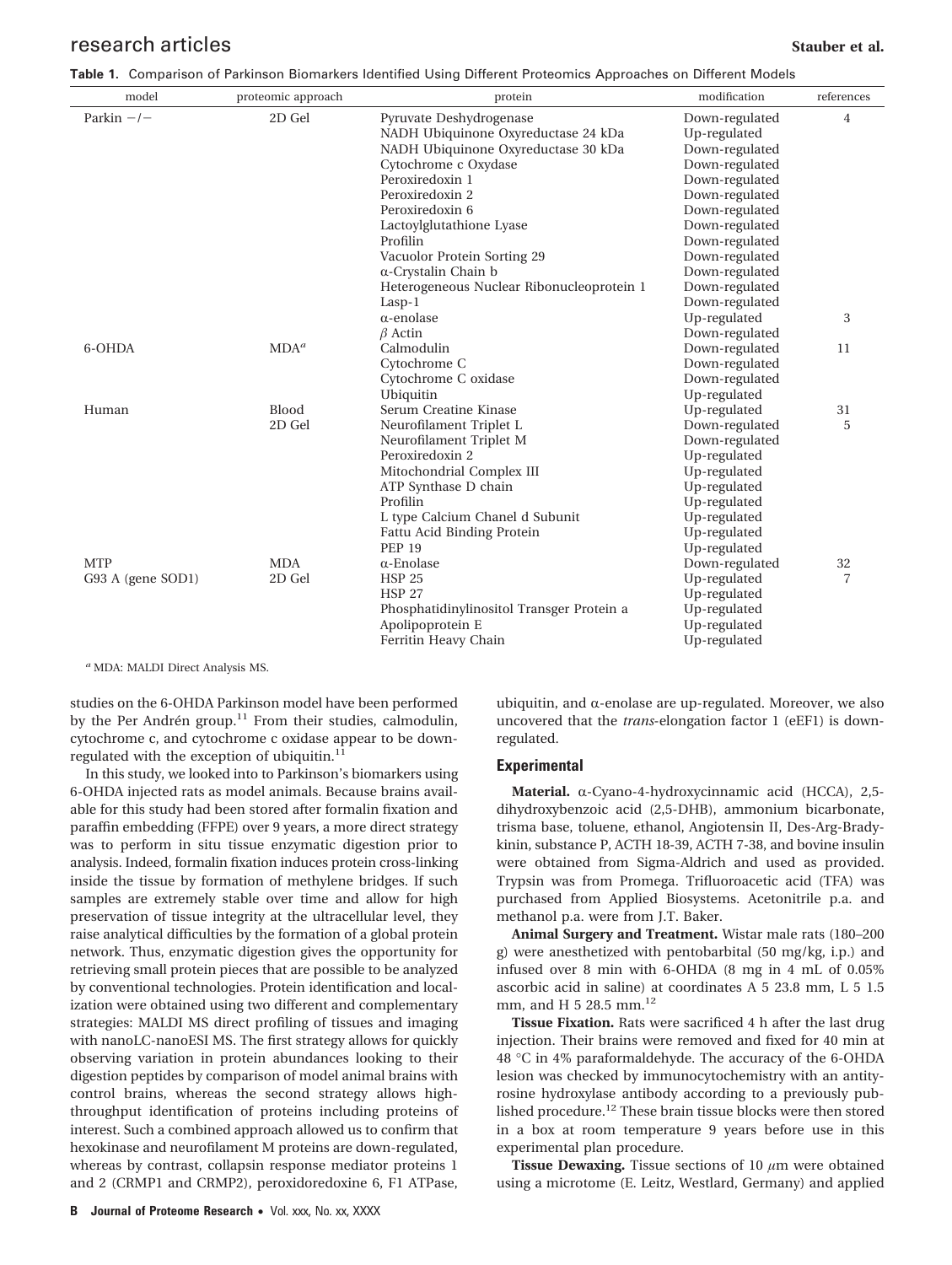## *MALDI Imaging of FFPE Tissues* research articles

onto ITO (Indium Teen Oxide) one-side coated, conductive glass slides. Paraffin was removed by 2 baths of 5 min of toluene and lightly rehydrated with graded ethanol (100°, 96°, 70°, and 30°) baths before drying at room temperature.

**In Situ Trypsin Digestion. For MALDI direct analysis.** 2 *µ*L of enzyme (trypsin 0.033 *µ*g/*µ*L in 25 mM Tris buffer, pH 7.4) was added at different spots on the tissue to obtain representative protein/peptide profiles. The digest is performed at room temperature, and the tissue is covered with a cap to decrease liquid evaporation. Each 10 min, enzyme solution is added on the same spots. Digestion is stopped by rinsing the tissue with 80% cold ethanol  $(-20 \degree C)$  to remove salts. The sections are allowed to dry at room temperature. 30 *µ*L of matrix solution (HCCA, 20 mg in ACN:H<sub>2</sub>O, TFA 0.1% (7:3,  $v/v$ )) is then applied on the tissue using a micropipette to cover the whole tissue section and dried at room temperature.

**For MALDI Imaging.** Trypsin microspotting: spots of enzyme (trypsin at 0.05  $\mu$ g/ $\mu$ L in water) were performed using a high accurate position automatic Chemical Inkjet Printer (CHIP-1000, Shimadzu Biotech, Kyoto, Japan). Thus, the whole tissue section was microspotted with enzyme following a regular raster of spots of ∼200 *µ*m size. The quantity of trypsin was, after optimization, set to 20 nL by 40 cycles of 500 pL on each spot position to cover the surface of the tissue. 40 nL of ionic matrix was then spotted on the same position as that for the enzyme using 40 cycles of 500 pL. The matrix preparation was described previously. Briefly, just prior to use, 4.8 uL of Aniline (1 equiv) was added to the matrix solution (HCCA, 10 mg/mL in ACN/TFA 0.1%, 6:4, v/v) and sonicated during 2 min.

For nanoLC-ESI MS Analysis. On a section of 2 cm<sup>2</sup>, in situ enzymatic digestion is performed by adding 15 *µ*L of trypsin enzyme (0.033 *µ*g/*µ*L in 25 mM Tris buffer, pH 7.4) for 1 h at room temperature. After enzymatic digestion, purification of the resulting digestion peptides was achieved by using reverse phase  $C_8$ coated silica magnetic beads (ClinProts, Bruker Daltonics, Germany) according to the protocol of the manufacturer modified for tissues. For this,  $15 \mu L$  of binding solution was directly applied onto the tissue during 1 min, then  $15 \mu L$  of magnetic bead was added on the section. Extraction occurred during 10 min. During this step, beads and digested products were mixed 3 times using a micropipette directly onto the tissue. The digestion solution and beads were, then, deposited in a polypropylene tube and washed 3 times using  $500 \mu L$  of H<sub>2</sub>O/TFA 0.1%. Peptides were eluted from the beads with 30  $\mu$ L of ACN/H<sub>2</sub>O (1:1, v/v), and solution was dried by vacuum centrifugation. For nanoLC-MS/MS identification, peptides were redissolved in H<sub>2</sub>O/MEOH 0.1% formic acid (9:1 v/v) after elution and evaporation.

**Mass Spectrometry. MALDI MS Direct Analysis of Tissue Sections.** Spectra were acquired on a Voyager-DE STR mass spectrometer (Applied Biosystems, Framingham, MA, USA) with delayed extraction (DE) and a 337 nm pulsed nitrogen laser with a repetition of 3 Hz. External calibration was performed using a solution of standard peptides (bradykinin 1.6 *µ*M, substance P 1.6 *µ*M, ACTH 18-39 1.6 *µ*M, ACTH 7–38 3.2  $\mu$ M, bovine insulin 4.8  $\mu$ M, and bovine ubiquitin 4.8  $\mu$ M in H2O). Slices were visualized in the mass spectrometer using a color CCD camera (SONY). Each spectrum is the result of the average of 200 laser shots of the area of interest.

**MALDI MS Direct Analysis of Tissue Sections after in Situ Automatic Trypsin Digestion.** Trypsin fingerprint experiments of FFPE tissue sections after in situ digestion of the whole tissue section were performed on an Ultraflex II TOF-TOF instrument (Bruker Daltonics, Bremen, DE) equipped with

a LIFT III cell and Smartbeam laser with a repetition rate up to 200 Hz. For MS/MS experiments, parameters were set as follows: laser repetition rate was 100 Hz with 33% attenuation; ion source voltages were, respectively, 8 and 7.3 kV on the MALDI sample plate and first electrode; LIFT cell was pulsed from ground for electrodes 1 and 2 to 19 kV, and in the last step electrode 3 was decreased to 3.2 kV; reflector end voltage was set to 29.5 kV and midgrid to 13.85 kV. Tryspin fingerprint protein identifications in databanks were performed using the Biotools 3.0 software (Bruker Daltonics, Bremmen, DE) connected to the Mascot search engine and interrogating the NCBI, Swissprot, and ESTs databanks with oxydation as variable modification, monoisotopic as mass values, a peptide mass tolerance  $\pm 0.1$  Da with a peptide charge state of 1+, a maximum of missed cleavages of 2, and a number of queries of 300.

**MALDI MSI.** For MALDI-MSI of fixed and paraffin embedded tissues stored for 9 years, images were performed on an Ultraflex II TOF-TOF (Bruker Daltonics, Bremen, DE). After dewaxing, images were obtained in positive reflector mode. After trypsin digestion and matrix deposition, 20 nL of the mix was applied onto the tissue using microspotting as explained above and dried at room temperature. Acquisition was realized using a Smartbeam laser, with a repetition rate of 100 Hz and a spatial resolution of  $100 \times 100 \mu$ m. For image reconstruction, the FlexImaging v2.0 software (Bruker Daltonics, Bremen, DE) was used. For the positive mode, 12 919 spots covering the whole slice with 500 laser shots per position were scanned. From each position, the software measures an average mass spectrum with its coordinates on the slice.

**nanoLC-nanoESI-IT MS and MS/MS.** Analyses were performed on an ion trap mass spectrometer (LCQ deca XP plus, Thermo electron, Manchester, UK) equipped with a nanoESI ion source and online coupled to a nanoHPLC system. 0.5 *µ*L of digest was injected with a Switchos Autosampler (Dionex corporation), and separation was performed on a C18 silica bonded stationary phase (75 *µ*m i.d., 150 mm long, 3 *µ*m 100 Å pore size, Dionex). Samples were washed for 2 min at 10 *µ*L/ min with 100% mobile phase A (95%  $H<sub>2</sub>O$ , 5% ACN, 0.1% formic acid). Peptides were then eluted using a linear gradient of 1%/ min mobile phase B (ACN 80%,  $H<sub>2</sub>O$  20%, formic acid 0.08%) for 70 min at a flow rate of 0.2 *µ*L/min. The LCQ was operated in a data-dependent MS/MS mode in which one MS full scan was followed by one MS/MS scan on the most abundant peptide ion. Collision energy was set to 35%. The heated capillary temperature and electrospray voltage were 160 °C and 1.5 kV, respectively.

Protein identification was performed under the MASCOT sequence query search program using the SwissProt database filtered for the taxonomy "*Rattus norvegicus*". A tolerance of 2 Da for peptide and 0.8 Da for MS/MS was set. Only protein sequences with a MOWSE score higher than 36 (indicating significant homology or identity) and identified in several samples representing at least two significant MS/MS were considered. Methionine oxidation and acetylation of N-terminals were defined as variable modification.

### **Results and Discussion**

Brain tissue blocks of five 6-OHDA treated versus five untreated rats were systematically studied and compared for biomarkers hunting. The FFPE brains had been stored for 9 years before use in the present report. Formalin fixation provokes the formation of protein-nucleic acid and protein–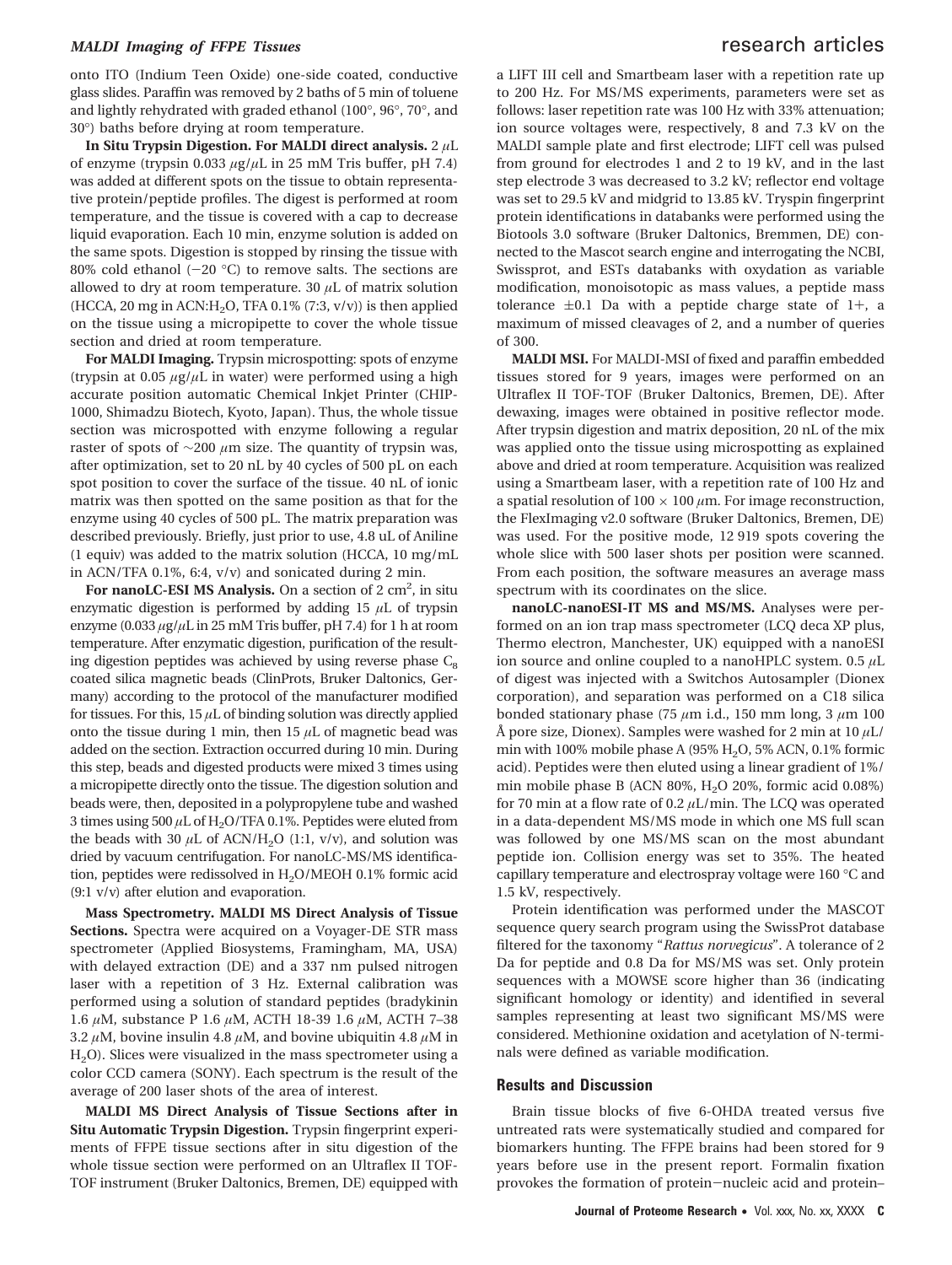

**Figure 1.** Comparison of 3D intensity vs *m*/*z* vs retention time plots reconstructed from the data collected on the nanoLC-nanoESI-IT MS experiments after in situ trypsin digestion and extraction of peptides for (a) control animals and (b) 6-OHDA treated model animals. The first 3D view corresponds to retention time of 0–60 min vs *m*/*z* 700–800, whereas the second view corresponds to a retention time of 30–33 min vs *m/z* 200–1800.

protein cross-linking in the intracellular environment arising from the reactivity of formaldehyde with the side-chains of lysyl, argininyl, tyrosyl, aspartyl, histidyl, and seryl residues.<sup>13</sup> The methylene bonds are difficult to break without destroying the peptide backbone. To solve this problem, we used endopeptidases directly on tissue sections to break down the protein network and retrieve digestion peptides that can also be used for protein identification.

In a first strategy, digestion of the whole tissue section followed by extraction of the resulting solution from the tissue, purification, separation, and analysis on a nanoLC-nanoESI-IT system is used. By plotting intensity vs retention time vs *m*/*z*, differences between our two physiological states can easily be observed. Comparison of nanoLC profiles from Parkinson animal models to controls reflects the presence of numerous proteins, among which most are common, and a few of them are specific to each condition, exemplified by the plots presented Figure 1. For each peak observed on the TIC chromatogram, an MS is performed followed by MS/MS on the most abundant ions. More than 100 proteins can be identified for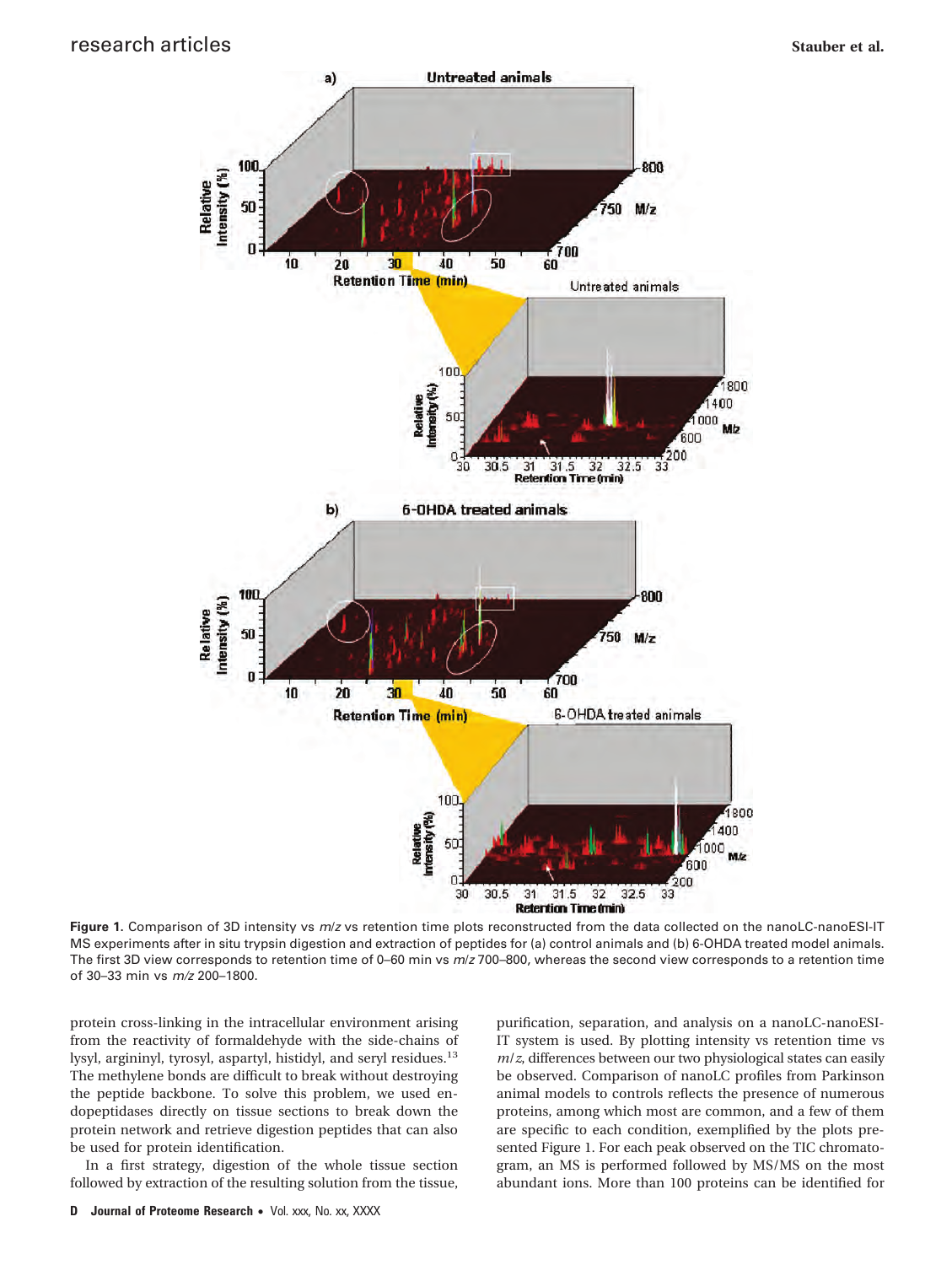

**Figure 2.** Superposition of six mass spectra obtained by MALDI direct analysis in the same region of FFPE tissue sections after in situ trypsin digestion for three 6-OHDA treated animals vs three control animals. Arrows indicate an ion at *m*/*z* 1770.3 identified as a digestion fragment of the neurofilament triplet M protein which is a potential biomarker.

each type of sample using this method. Among all the identified proteins, some of the proteins are known to be present at low concentration. Interestingly, such FFPE tissues seem to bring an easier access to lowly abundant proteins than samples stored frozen without treatment, probably because the protein cross-linking network renders some proteins more accessible than they are in the normal tissue.

In a second step, we compared the results of the classical proteomic "Bottom-up" approach with the direct analysis by MALDI. MALDI direct analysis of the tissue after digestion allows for identifying several proteins by peptide mass fingerprint and confirmation of the modulation of the previously identified proteins. As given for example in Figure 2, the neurofilament triplet M protein is clearly observed in the control samples, whereas this protein is almost not observable in the 6-OHDA treated samples. Table 2 gives examples of proteins that were identified in the MALDI direct analysis approach. Considering the subcellular localization of these compounds, we can confirm that MALDI direct analysis after in situ digestion allows the detection of proteins from different compartments such as cytosol, the nuclear envelope, and the cytoskeleton and not just from the cell surface. Various functional proteins were detected including enzymes or signal transduction molecules or regulators. The technique allows the detection of very high mass compounds directly from the tissue like vimentin, neuromodulin, and neurogenesin.

Considering the data obtained by MALDI and ESI, in the case of the animal treated with 6-OHDA, the results obtained (Table 3) are in agreement with (Table 4) those obtained from 6-OHDA rat brain frozen tissue section by Pierson et al.<sup>11</sup> (Table 1). 6-OHDA is known to inhibit the mitochondrial transport chain, and this, along with the resulting production of reactive oxygen species, contributes to neuronal death.<sup>14</sup> This agent appears to induce neuronal death by activating transcription as well as DNA repair enzymes.15 When activated, the signal transcription pathways initiated by PERK and IRE1a induce a characteristic set of genes encoding ER chaperones and nuclear transcription factors that lead to reduction of ER stress or to death.<sup>16</sup>

Based on these data, comparison of the proteins present or absent in both conditions revealed the presence of specific

proteins which have been identified in the Parkinson model, such as hexokinase (2-7-1-1), neurofilament M protein, peroxidoxin 6, F1 ATPase, and  $\alpha$ -enolase (Tables 1 and 3).

The neurofilament M protein has been described as downregulated,17,5 and its down regulation is correlated with decreased mRNA during the disease and is dependent upon disease severity.17 Our results using direct analysis of FFPE tissues support these findings.

Due to 6-OHDA treatment provoking oxidative stress, several molecules have been found to be up-regulated under these conditions, such as peroxydoxin 6, known as an antioxidative protein. Similar results were found Strey et al.<sup>7</sup> using classical proteomic studies. In contrast, peroxydoxin 2 is described as being down-regulated in the parkin knockout model but is upregulated in human Parkinson's disease studies. These data reaffirm the need to consider multiplex biomarkers for pathology.  $\alpha$ -Enolase was also increased in our study as previously observed elsewhere in the case of Parkinson's or Alzheimer's disease.3,7 This molecule is known to be the target of specific oxidation or nitrozation.3 We also observed up-regulation of F1 ATPase as previously demonstrated by Seo et al.<sup>18</sup>

The ubiquitin complex was observed to be up-regulated in our study on FFPE tissue as shown by Pierson et al.<sup>11</sup> It is known that high levels of ubiquitin and ubiquinated proteins are present in Lewy bodies indicating that protein degradation is impaired in PD.<sup>2</sup> Proteins conjugated with a chain of ubiquitin moieties are targeted to the ubiquitin-proteasome system complex, where they undergo proteolytic degradation. Genetic studies of PD have identified mutations in the genes coding for proteins involved in the ubiquitin-proteasome degradation pathway.19,20

Interestingly, results obtained from 6-OHDA treated animals after trypsin digestion and nano-LC-nanoESI-IT MS and MS/ MS experiments revealed a novel biomarker, the collapsin response mediator protein 2. Figure 3 presents the results of identification for CRMP2 proteins. Several digestion fragments of this protein are found in nanoESI (Figure 3a), and databank interrogation using the MS/MS experiments confirms this identification with attribution of the MS/MS data (as exemplified for ion at *m*/*z* 508.59) that is clearly consistent with ion fragment series expected for such instruments (Figure 3b). MALDI direct analysis experiments give good agreement with the previous identification even if digestion fragments observed in MALDI are different from those observed in nanoESI execution of one peptide as highlighted in the CRMP2 sequence (Figure 3c). MS/MS performed directly on the tissue section in MALDI confirmed that the observed fragments would be consistent with digestion peptides of the CRMP2 protein. Globally, all the data combined together give identification to this up-regulated protein as the CRMP2 splice variant B of the CRMP2 protein (*Rattus norvegicus*, P47492).

Two splice variants have been recently found.<sup>21</sup> Indeed, the CRMP2A is the long N-terminal isoform (75 kDa) and induces oriented microtubule patterns in cultured fibroblasts, a pattern also observed in axons. Conversely, CRMP2B, the shortest variant (64 kDa), induces disorientation of microtubule patterns in cultured fibroblasts and reduces axon length when overexpressed in retinal explants.21 In an adult brain, it is known that expression of CRMPs is dramatically down-regulated.22 In our study, an increase in of CRMP2B in 6-OHDA treated animals has been observed which is in agreement with previous molecular data.23 To go deeper inside the understanding of the role CRMP2, we have consecutively performed MALDI imaging of CRMP2 in the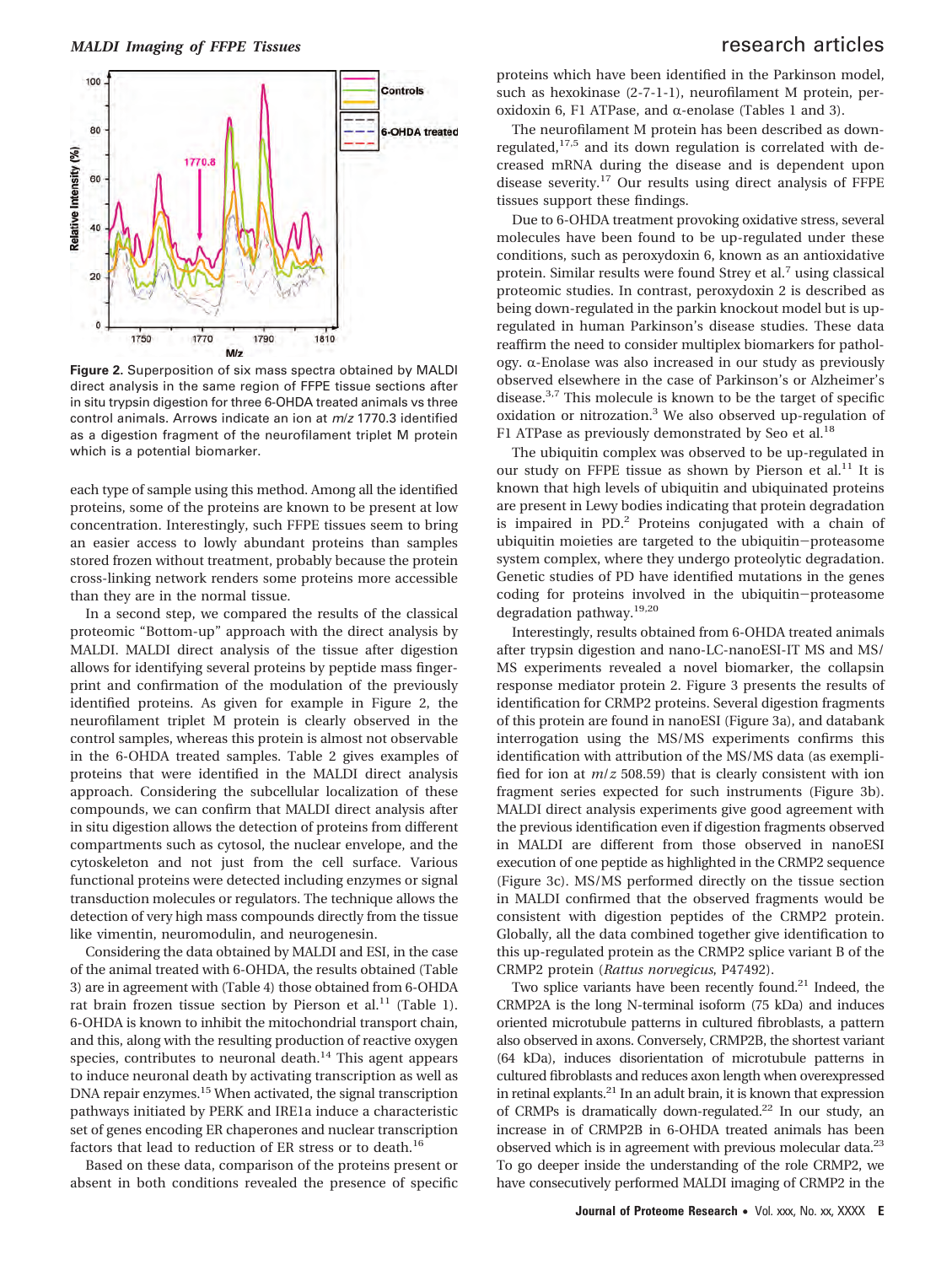# **research articles Stauber et al. Stauber et al. Stauber et al. Stauber et al.**

**Table 2.** Examples of Proteins Detected by MALDI Direct Analysis MS from the FFPE Rat Brain Tissues after in Situ Enzymatic Digestion, with the Corresponding Score, Sequence Coverage, and Matched Peptides in the Protein Sequence

| protein                                                                            | match<br>score | mass<br>(Da) | databank    | sequence<br>coverage (%) | peptides (bold) matched<br>in the protein sequence                                                                                                                                                                                                                                                                                                                                                                                                                                                                                                                                                                   |
|------------------------------------------------------------------------------------|----------------|--------------|-------------|--------------------------|----------------------------------------------------------------------------------------------------------------------------------------------------------------------------------------------------------------------------------------------------------------------------------------------------------------------------------------------------------------------------------------------------------------------------------------------------------------------------------------------------------------------------------------------------------------------------------------------------------------------|
| Chordin-Like Protein 1<br>Precursor (Neuralin-1):<br>Neurogenesin-1                | 39             | 50526        | Swissprot   | 48                       | MEGIKYIASL VFFFVFLEAS KTEPVKHSET<br><b>YCMFQDKKYR VGEKWHPYLE PYGLVYCVNC</b><br><b>ICSENGNVLC SRVRCPTLHC LSPVHIPHLC</b><br><b>CPRCPDSLPP MNSKVTSKSC EYNGTTYQHG</b><br>ELFIAEGLFQ NRQPNQCSQC SCSEGNVYCG<br>LKTCPKLTCA FPVSVPDSCC RVCRGDGELS<br>WEHSDADIFR QPANREARHS YLR <b>SPYDPPP</b><br><b>SRQAGGLPRF AGSRSHRGAV IDSQQASGTI</b><br><b>VQIVINNKHK HGQVCVSNGK TYSHGESWHP</b><br>NLRAFGIVEC VLCTCNVTKQ ECKKIHCPNR<br>YPCKYPQKLD GKCCKVCPEE PPSQNFDSKG<br><b>SFCGEETMPV YEAVLVEDGE TARKVALETE</b><br>KPPQVEVHVW TIRKGILQHF HIEKISKEMF<br>GGLHHFKLVT RTTMNQWKIF AEGEAQLSQM<br><b>CSSRVCRTEL EDLVOVLYLE RPEKDHCR</b>      |
| Neuromodulin (Axonal<br>Membrane Protein GAP-43)                                   | 24             | 23589        | Swissprot   | 47                       | MLCCMRRTKQ VEKNDEDQKI EQDGVKPEDK<br><b>AHKAATKIOA SFRGHITRKK LKDEKKGDAP</b><br>AAEAEAKEKD DAPVADGVEK KEGDGSATTD<br><b>AAPATSPKAE EPSKAGDAPS EEKKGEGDAA</b><br>PSEEKAGSAE TESAAKATTD NSPSSKAEDG<br>PAKEEPKQAD VPAAVTDAAA TTPAAEDAAK<br>AAQPPTETAE SSQAEEEKEA VDEAKPKESA<br>RQDEGKEDPE ADQEHA                                                                                                                                                                                                                                                                                                                          |
| Dystrophin-Associated<br>Glycoprotein) (43DAG)                                     | 50             | 41643        | <b>NCBI</b> | 47                       | <b>MQPASDSRWR VTGLQGSEPT QTLAHSGFLS</b><br><b>EGWRGRGKAW PSQGVSPTPV PERKRGLRRA</b><br>KMAAAAAAAA ATEOOGSNGP VKKSMREKAV<br>ERRNVNKEHN SNFKAGYIPI DEDRLHKTGL<br>RGRKGNLAIC VIVLLFILAV INLLITLVIW<br>AVIRIGPNGC DSLEFHESGL LRFKQVSDMG<br><b>IIHPLYKSTV GGRRNENLVI TGNNQPIVFQ</b><br>QGTTKLSVEK NKTSITSDIG MQFFDPRTQN<br>ILFSTDYETH EFHLPSGVKS LNVQKASTER<br><b>ITSNATSDLN IKVDGRAIVR GNEGVFIMGK</b><br>TIEFHMRGDV ELKAENSIIL NGTVMVSPTR<br>LPSSSGGDQS GSGDWVRYKL CMCADGTLFK<br>VQVTSHNMGC QVSDNPCGNT H                                                                                                                  |
| Vimentin                                                                           | 54             | 53569        | <b>NCBI</b> | 42                       | STRSVSSSSY RRMFGGSGTS SRPSSNRSYV<br>TTSTRTYSLG SALRPSTSRS LYSSSPGGAY<br>VTRSSAVRLR SSMPGVR <b>LLQ DSVDFSLADA</b><br><b>INTEFKNTRT NEKVELQELN DRFANYIDKV</b><br>RFLEQQNKIL LAELEQLKGQ GKSRLGDLYE<br><b>EEMRELRRQV DQLTNDKARV EVERDNLAED</b><br><b>IMRLREKLQE EMLQREEAES TLQSFRQDVD</b><br>NASLARLDLE RKVESLQEEI AFLKKLHDEE<br><b>IOELOAOIOE OHVOIDVDVS KPDLTAALRD</b><br>VRQQYESVAA KNLQEAEEWY KSKFADLSEA<br>ANRNNDALRQ AKQESNEYRR QVQSLTCEVD<br>ALKGTNESLE ROMREMEENF ALEAANYODT<br><b>IGRLODEION MKEEMARHLR EYODLLNVKM</b><br><b>ALDIEIATYR K</b> LLEGEESRI SLPLPNFSSL<br>NLR <b>ETNLESL PLVDTHSK</b> RT LLIKTVETRD |
| $UI-R-BJ2-bqp-d-02-$<br>0-UI.s1 UI-R-BJ2 Rattus<br><i>norvegicus</i> cDNA Clone    | 58             | 17842        | <b>EST</b>  | 83                       | <b>GQVINETSQH HDDLE</b><br>RSPSRQSW_M RMPCHRSAKA TTLCAWCSPA<br>ATRTWTLCEL CGPQEISRHR WTLQWPSMTC<br><b>LWSWTF ILS TRKPPCGSWT CAPLCCPKLR</b><br>NFCRASMRAM SRLGVPPSS_SCSGSYPSSL<br><b>TFWQPRPLWV WTSAERRGCI SVDSASSSSR</b>                                                                                                                                                                                                                                                                                                                                                                                             |
| $UI-R-DZ1-cnf-g-02-0-UI.s1$<br>NCI_CGAP_DZ1 Rattus<br><i>norvegicus</i> cDNA clone | 54             | 16280        | <b>EST</b>  | 78                       | <b>ASVASSR</b> AGR V_AA<br>NGTMSPAITS CPSHVKRAQW PVENPQRWSM<br>PEPLGRRKIA MRSAPWCGTS VLRALSSAMC<br>PPSGVSPVGT GKSLESLAQT PTPTSTGYRS<br>GA_DPHGGAA PAWPTERSFH NVPRMLSPAA<br>SHADRASHST WCLLVAFCHI RNPLKKEKKK<br>KК                                                                                                                                                                                                                                                                                                                                                                                                    |
| AGENCOURT_28540227<br>NIH_MGC_249 Rattus<br><i>norvegicus</i> cDNA clone           | 52             | 26005        | <b>EST</b>  | 57                       | <b>SAEMVDSLQT SPKSQWCAEP R_PEVVFCLS</b><br>HLEGCIDVVW NSCPLXWTGL PD_SHMG_SG<br>LHGPSSCWPA GCPSSCSPS_FARWSVS_TL<br>PPARSCQNGW LCHVASAGAS PRRTHPAPCP<br><b>HRGSIPVRLG R_MYTEHLSG PSEGADCGF</b><br>TQTRRRQPSV PSGSCPSWHR SQ_RCQSDPR<br>PRYSGPQWAQ HVRG_VSSLS SGTSAFRWG_<br>MVPQSQASW_SAAVRPAVEL CSCRGVADGC<br>RTCGWCNPPG PRS                                                                                                                                                                                                                                                                                            |

6-OHDA treated samples to obtain the localization of the protein. Figure 3 presents the MALDI molecular images obtained from such samples and reconstructed using different ions corresponding to different digestion fragments of the protein. All these ions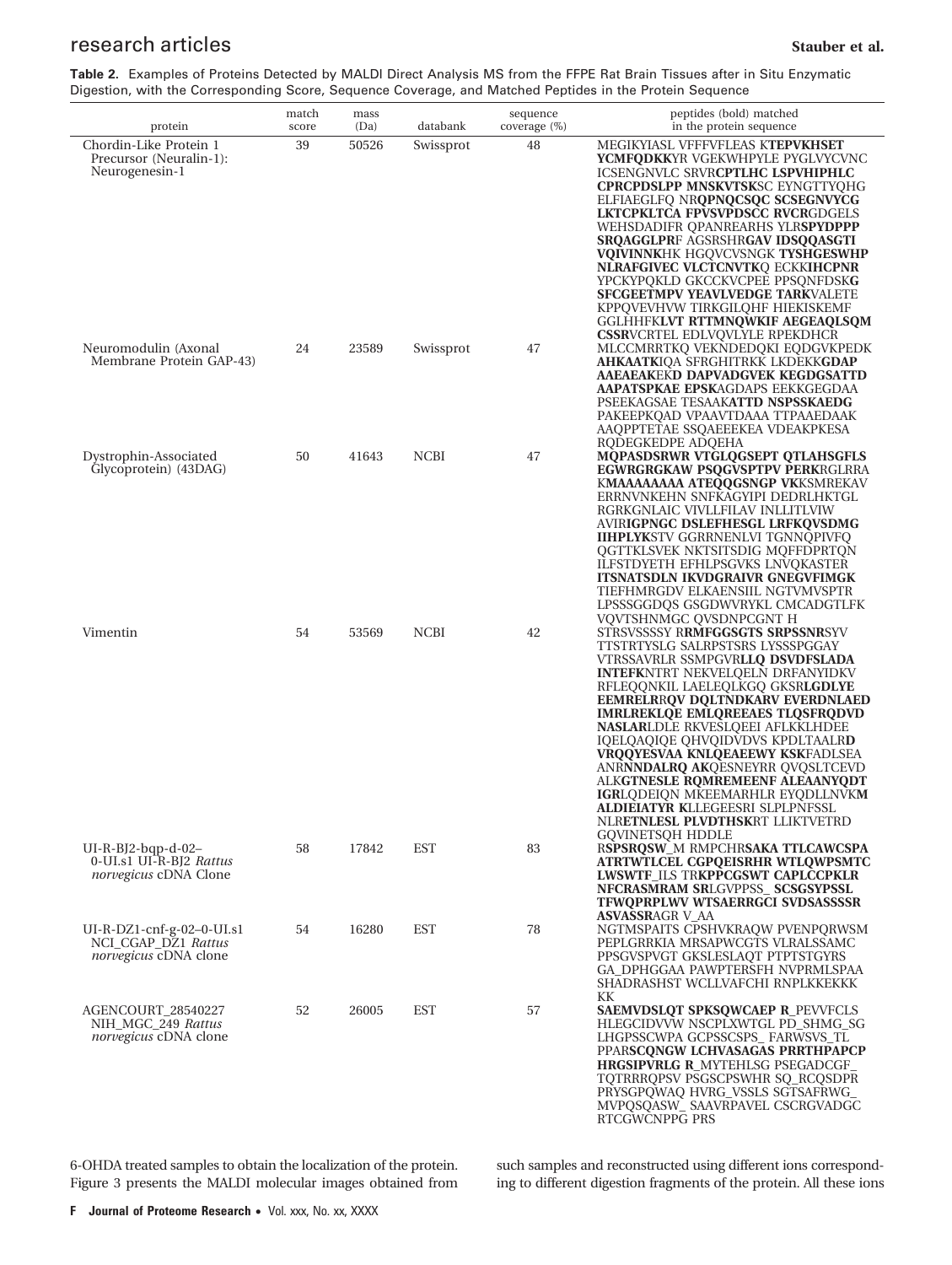## *MALDI Imaging of FFPE Tissues* research articles

**Table 3.** Differential Protein Found after Trypsic Digestion by Comparing 6-OHDA FFPE Tissues to Control FFPE Tissues of Rat Brains Using either MALDI-MS Direct Analysis or NanoLC-nanoESI-IT MS on Analogue Zones

| Markers        | protein                                 | $m/zMDA^a$ | $m/z$ ESI | mascot<br>score $(\%)$ | detected<br>on heathy<br>zone (number) | detected on<br>dammaged<br>zone (number) | known in<br>Parkinson's<br>disease literature |
|----------------|-----------------------------------------|------------|-----------|------------------------|----------------------------------------|------------------------------------------|-----------------------------------------------|
| Down-regulated | <i>trans-elongation Factor 1 (eEF1)</i> | 1025.5     | 1025.8    | 66                     | 3/5                                    | 0/5                                      |                                               |
|                | Hexokinase $(2-7-1-1)$                  | 1399.9     | 1400.5    | 76                     | 3/5                                    | 0/5                                      | 33                                            |
|                | Neurofilament M Protein                 | 1770.6     | 1770.8    | 57                     | 4/5                                    | 0/5                                      | 5                                             |
| Up-regulated   | Peroxidoxin 6                           | 1499.9     | 1498.8    | 65                     | 0/5                                    | 4/5                                      | 5                                             |
|                | F1 ATPase                               |            | 2007.3    | 81                     | 0/5                                    | 4/5                                      | 18                                            |
|                | $\alpha$ -Enolase                       | 3062.9     | 3063.6    | 62                     | 0/5                                    | 3/5                                      | 34                                            |
|                | Ubc-Ubiquitin                           | 647.4      |           | 78                     | 0/5                                    | 4/5                                      | 11                                            |
|                | CRMP <sub>2</sub>                       | 1083       | 1083.6    | 70                     | 0/5                                    | 4/5                                      |                                               |

*<sup>a</sup>* MDA: MALDI Direct Analysis MS.

**Table 4.** Data for the Identification of the CRMP2 Protein (MW<sub>avg</sub> = 62270.62 u, score 245) in 6-OHDA Injected Rat Brain FFPE Tissues after Trypsin Digestion and Nano-LC-nanoESI-IT MS and MS/MS Experiments: (a) Peptide Mass Fingerprint Identification Data, (b) Peptide Sequence Tag (MS/MS) Identification Data for the *m*/*z* 508.59 Ion Assigned as Fragment SAAEVIAQAR of CRMP2, and (c) CRMP2 Protein (*Rattus norvegicus*, P47492) Sequence*<sup>a</sup>*

| a) | <b>Observed M/z</b><br>([M+H] <sup>+</sup> , [M+2H] <sup>2+</sup><br>or $[M+3H]$ <sup>3+</sup>                                                                                      |                | <b>Experimental</b><br>Mw<br>monoisotopic   | <b>Calculated</b><br>Mw<br>monoisotopic |                                        | Peptide<br><b>Position</b>                                                                                   |                           | Peptide                                                                          |                                                                                                                     |                                                      |
|----|-------------------------------------------------------------------------------------------------------------------------------------------------------------------------------------|----------------|---------------------------------------------|-----------------------------------------|----------------------------------------|--------------------------------------------------------------------------------------------------------------|---------------------------|----------------------------------------------------------------------------------|---------------------------------------------------------------------------------------------------------------------|------------------------------------------------------|
|    | 508.590<br>1015.166<br>543.064<br>1084.114<br>562.215<br>1683.623<br>571,065<br>1140.116<br>571.066<br>1710.178<br>648.020<br>1294.025<br>674.314<br>675.321<br>834.047<br>2499.119 |                | 1014.546<br>1083.629                        |                                         | 259-268                                |                                                                                                              | <b>SAAEVIAQAR</b>         |                                                                                  |                                                                                                                     |                                                      |
|    |                                                                                                                                                                                     |                |                                             |                                         | 441-451                                |                                                                                                              | <b>GSPLVVISQGK</b>        |                                                                                  |                                                                                                                     |                                                      |
|    |                                                                                                                                                                                     |                |                                             | 1681.863                                |                                        | 452-467                                                                                                      |                           | <b>IVLEDGTLHVTEGSGR</b>                                                          |                                                                                                                     |                                                      |
|    |                                                                                                                                                                                     |                |                                             | 1139.601                                |                                        | 472-480                                                                                                      |                           | <b>KPFPDFVYK</b>                                                                 |                                                                                                                     |                                                      |
|    |                                                                                                                                                                                     |                |                                             | 1710.913                                |                                        | 468-480                                                                                                      |                           | <b>YIPRKPFPDFVYK</b>                                                             |                                                                                                                     |                                                      |
|    |                                                                                                                                                                                     |                |                                             | 1293.686                                |                                        | 64-75                                                                                                        |                           | <b>MVIPGGIDVHTR</b>                                                              |                                                                                                                     |                                                      |
|    |                                                                                                                                                                                     |                |                                             | 674.360                                 |                                        | 566-572                                                                                                      |                           | <b>ANITSLG</b>                                                                   |                                                                                                                     |                                                      |
|    |                                                                                                                                                                                     |                |                                             | 2498.160                                |                                        | 271-293                                                                                                      |                           | <b>GTVVYGEPITASLGTDGSHYWSK</b>                                                   |                                                                                                                     |                                                      |
|    |                                                                                                                                                                                     | 863,482        | 1724.950                                    | 1724.804<br>1791.827                    |                                        | 375-390<br>346-361                                                                                           |                           | <b>MDENQFVAVTSTNAAK</b>                                                          |                                                                                                                     |                                                      |
|    |                                                                                                                                                                                     | 896.971        | 1791.928                                    |                                         |                                        |                                                                                                              |                           | <b><i>DNFTLIPEGTNGTEER</i></b>                                                   |                                                                                                                     |                                                      |
|    | 956.396                                                                                                                                                                             |                | 1910.777                                    | 1910.015                                |                                        | 174-189                                                                                                      | <b>FQLTDSQIYEVLSVIR</b>   |                                                                                  |                                                                                                                     |                                                      |
|    |                                                                                                                                                                                     | 959.045        | 1916.076                                    | 1914.957                                | 401-418                                |                                                                                                              | <b>ISVGSDADLVIWDPDSVK</b> |                                                                                  |                                                                                                                     |                                                      |
| b) | <b>Peptide Sequence SAAEVIAQAR</b><br>M/z observed 508.590 ([M+H] <sup>*</sup> )                                                                                                    |                |                                             | C)                                      |                                        | MSYQGKKNIP                                                                                                   |                           | RITSDRLLIK                                                                       | <b>GGKIVNDDQS</b>                                                                                                   | FYADIYMEDG                                           |
|    |                                                                                                                                                                                     |                |                                             |                                         | 11                                     | LIKQIGENLI                                                                                                   |                           | <b>VPGGVKTIEA</b>                                                                | <b>HSRMVIPGGI</b>                                                                                                   | <b>DVHTRFQMPD</b>                                    |
|    |                                                                                                                                                                                     | lon Score 63   |                                             |                                         | ğ1                                     |                                                                                                              |                           | OGTKAALAGG                                                                       | TTMIIDHVVP                                                                                                          | EPGTSLLAAF                                           |
|    | Matched<br>ions M/z<br>229.129<br>1<br>$\overline{\mathbf{2}}$<br>230.113<br>3<br>246.156                                                                                           | lon assignment |                                             | 121                                     | <b>QGMTSADDFF</b><br><b>DOWREWADSK</b> |                                                                                                              | <b>SCCDYSLHVD</b>         |                                                                                  |                                                                                                                     |                                                      |
|    |                                                                                                                                                                                     |                |                                             | 161                                     |                                        |                                                                                                              |                           | ITEWHKGIQE                                                                       | <b>EMEALVKDHG</b>                                                                                                   |                                                      |
|    |                                                                                                                                                                                     |                | $[y_2 - 17]$                                |                                         | 201                                    | VNSFLVYMAF                                                                                                   |                           | <b>KDRFOLTDSO</b>                                                                | <b>IYEVLSVIRD</b><br><b>EGHVLSRPEE</b>                                                                              | IGAIAQVHAE<br>VEAEAVNRSI<br><b>GTVVYGEPIT</b>        |
|    |                                                                                                                                                                                     |                | $b_3$<br>y <sub>2</sub>                     |                                         |                                        | NGDIIAEEQQ<br>241<br>TIANOTNCPL<br><b>ASLGTDGSHY</b><br>LSCGDLQVTG<br><b>RMSVIWDKAV</b><br><b>ISVGSDADLV</b> |                           | RILDLGITGP<br>YVTKVMSKSA<br><b>AEVIAQARKK</b><br><b>WSKNWAKAAA</b><br>SAHCTFNTAQ |                                                                                                                     |                                                      |
|    |                                                                                                                                                                                     |                |                                             |                                         |                                        |                                                                                                              |                           |                                                                                  |                                                                                                                     |                                                      |
|    | 4                                                                                                                                                                                   | 341.146        | $[b_3 - 18]$ <sup>*</sup>                   |                                         | 2H                                     |                                                                                                              |                           |                                                                                  | <b>FVTSPPLSPD</b><br><b>KAVGKDNFTL</b><br><b>VAVTSTNAAK</b><br><b>SAKTHNSALE</b><br>VTEGSGRYIP<br><b>GPVCEVSVTP</b> | PTTPDFLNSL                                           |
|    | 5                                                                                                                                                                                   | 359.156        | $b_4$<br>y <sub>3</sub>                     |                                         | 721                                    |                                                                                                              |                           |                                                                                  |                                                                                                                     | <b>IPEGTNGTEE</b>                                    |
|    | 6                                                                                                                                                                                   | 374.215        |                                             |                                         | 1R                                     |                                                                                                              |                           | <b>VTGKMDENQF</b>                                                                |                                                                                                                     | <b>VENLYPRKGR</b><br>YNIFEGMECR<br><b>RKPFPDFVYK</b> |
|    | 7                                                                                                                                                                                   | 440.214        | $[b_5 - 18]^+$                              |                                         | 10x                                    |                                                                                                              |                           | IWDPDSVKTI                                                                       |                                                                                                                     |                                                      |
|    | 8                                                                                                                                                                                   | 445.252        | y4                                          |                                         | 441                                    | <b>GSPLVVISQG</b>                                                                                            |                           | <b>KIVLEDGTLH</b><br>LRGVPRGLYD<br>VRNLHOSGFS LSGAOIDDNI<br>LG                   |                                                                                                                     |                                                      |
|    | 9                                                                                                                                                                                   | 458.224        | b <sub>5</sub><br>$[b_6 - 18]$ <sup>*</sup> |                                         | 481                                    | RIKARSRLAE                                                                                                   |                           |                                                                                  |                                                                                                                     | KTVTPASSAK                                           |
|    | 10                                                                                                                                                                                  | 553.298        |                                             |                                         | 521                                    | TSPAKQQAPP                                                                                                   |                           |                                                                                  |                                                                                                                     | PRRTTORIVA                                           |
|    | 11                                                                                                                                                                                  | 558.336        | y <sub>5</sub>                              |                                         | 361                                    |                                                                                                              |                           |                                                                                  |                                                                                                                     |                                                      |
|    | 12                                                                                                                                                                                  | 571.309        | $b_6$                                       |                                         |                                        | PPGGRANITS                                                                                                   |                           |                                                                                  |                                                                                                                     |                                                      |
|    | 13                                                                                                                                                                                  | 642.346        | b <sub>7</sub>                              |                                         |                                        |                                                                                                              |                           |                                                                                  |                                                                                                                     |                                                      |
|    | 14                                                                                                                                                                                  | 657.404        | y <sub>6</sub>                              |                                         |                                        |                                                                                                              |                           |                                                                                  |                                                                                                                     |                                                      |
|    | 15                                                                                                                                                                                  | 752.394        | $[b_8 - 18]$ <sup>*</sup>                   |                                         |                                        |                                                                                                              |                           |                                                                                  |                                                                                                                     |                                                      |
|    | 16                                                                                                                                                                                  | 769.420        | $[y_7 - 17]$                                |                                         |                                        |                                                                                                              |                           |                                                                                  |                                                                                                                     |                                                      |
|    | 17                                                                                                                                                                                  | 770.404        | $b_8$ <sup>+</sup>                          |                                         |                                        |                                                                                                              |                           |                                                                                  |                                                                                                                     |                                                      |
|    | 18                                                                                                                                                                                  | 840.457        | $[y8-17]$ <sup>+</sup>                      |                                         |                                        |                                                                                                              |                           |                                                                                  |                                                                                                                     |                                                      |
|    | 19                                                                                                                                                                                  | 841.441        | b <sub>9</sub>                              |                                         |                                        |                                                                                                              |                           |                                                                                  |                                                                                                                     |                                                      |
|    | 20                                                                                                                                                                                  | 857.484        | <b>VR</b>                                   |                                         |                                        |                                                                                                              |                           |                                                                                  |                                                                                                                     |                                                      |

*<sup>a</sup>* Red indicates parts of the sequence found in the nanoLC-nanoESI-IT MS experiments. Blue indicates those obtained during MALDI direct analysis. Purple indicates the common ones.

globally present an equivalent localization in the rat brain section, even if some of them present more contrasting images. The last image is a composite image taking into account the signal of all ions corresponding to identify digestion fragments of CRMP2 for a global view. The most striking feature is the important localization of the protein in very specific regions of the brain with a highly contrasted signal. This is especially true for the *Corpus callosum* where ions are always found to be very intense. Figure 4 presents the map of the corresponding section and compares the MALDI images from the 6-OHDA treated animals to the expression of the CRMP2 mRNA in a normal adult mouse. As found in the literature for the rat, this variant of CRMP2 is normally not present in the *Corpus callosum*. It is located predominantly in dendrites of specific neuronal populations, such as cortical pyramidal neurons, hippocampal CA1 pyramidal cells, or Purkinje cerebellar cells.24 Thus, localization in the *Corpus*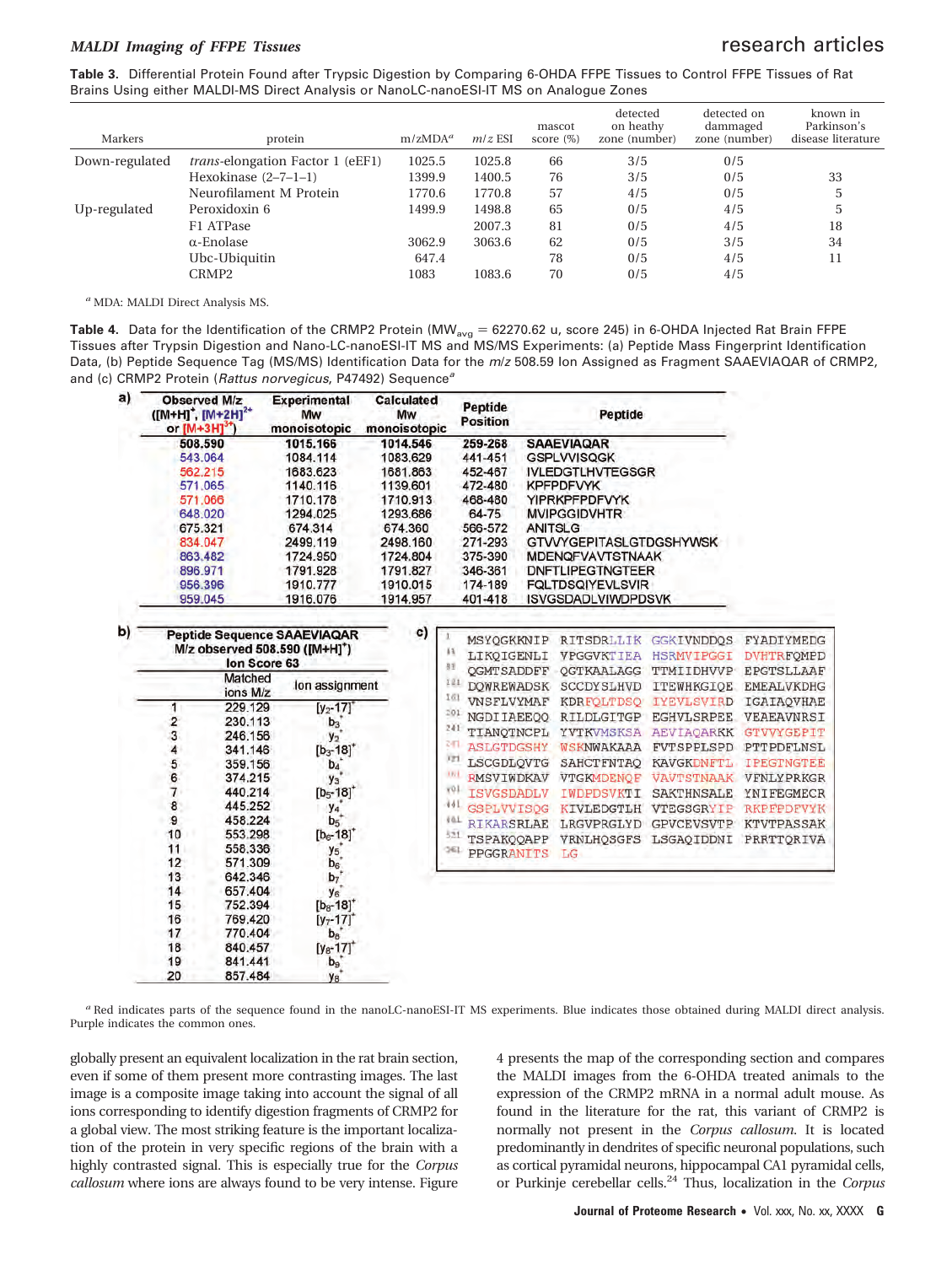

**Figure 3.** MALDI molecular images reconstructed from the data collected after acquisition on a 6-OHDA treated rat brain section originally conserved after formalin fixation and paraffin embedding over 9 years after in situ automatic trypsin digestion. (a) Image of ion at *m*/*z* 643, (b) *m*/*z* 728, and (c) *m*/*z* 1083 and (d) composite image of all ions corresponding to digestion fragments of the CRMP2 protein and detected in the MALDI experiment.



**Figure 4.** (a) Composite MALDI molecular image reconstructed using all detected digestion fragments of CRMP2 protein on a 6-OHDA treated FFPE tissue rat brain section after paraffin removal and in situ trypsin digestion. (b) Optical image of the tissue section after automatic spotting of trypsin and solid ionic matrix HCCA/ANI. (c) Map of the corresponding tissue section with a different region indicated (Bregma Index). (d) Expression of DpysI2 mRNA (coding for CRMP2 protein) in the mouse brain (data from Allen Brain Atlas, http://www.brain-map.org).

*callosum* is in line with an involvement in neurodegenerative diseases. In fact, *Corpus callosum* is known to be a brain area implicated in dementia in lot of neurodegenerative diseases.25

Thus, in PD, the CRMP (intracellular protein mediating Semaphorin3A) and the mitochondrial stress protein HSP60 mRNA encoding these proteins are up-regulated. Antibodies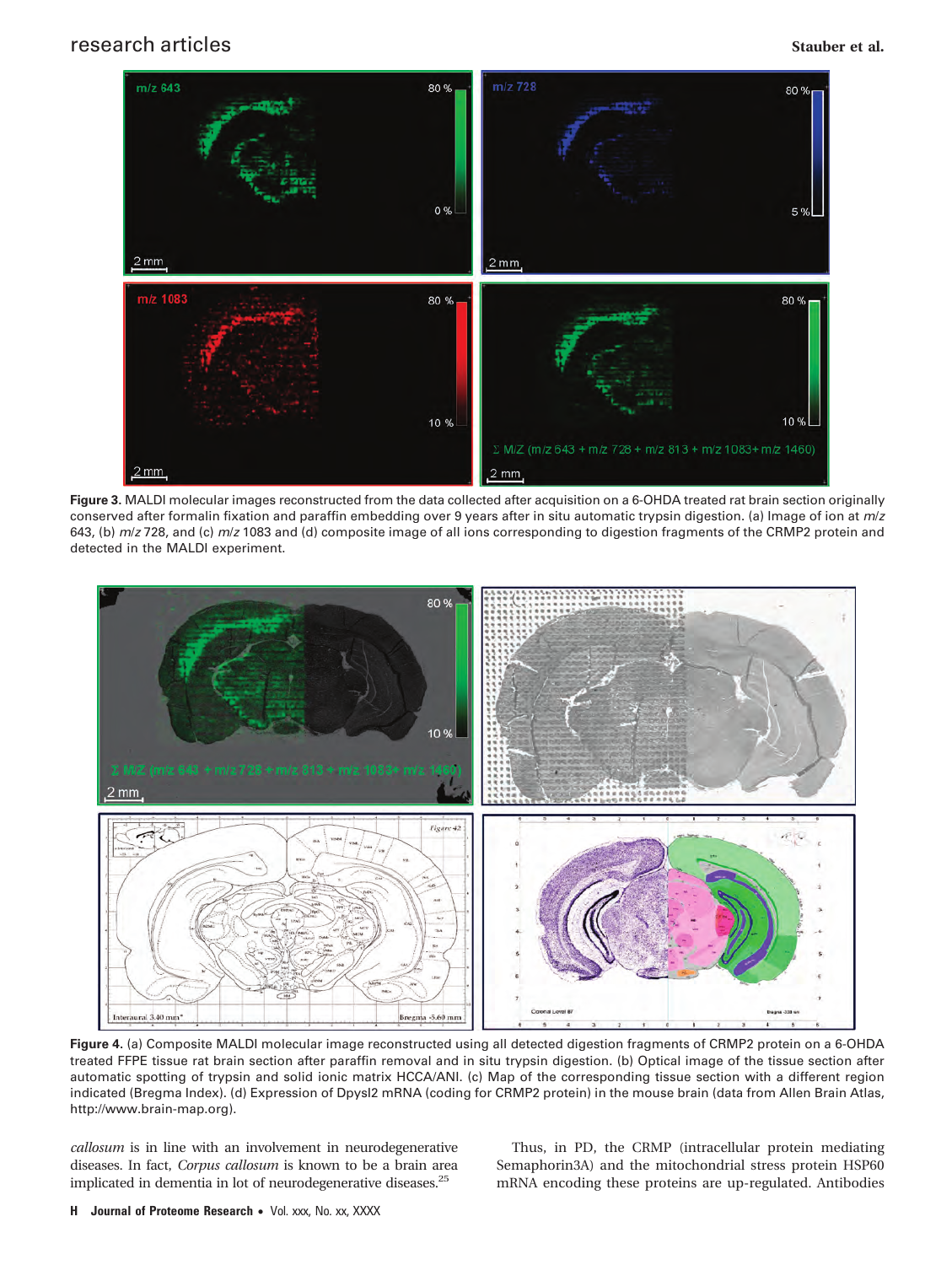## *MALDI Imaging of FFPE Tissues* research articles

directed against collapsin-1 (Sema3A, that functions in signaling growth cone collapse, chemorepulsion, and neuronal apoptosis during early development of the central nervous system) provided marked and prolonged protection of several neuronal cell types from dopamine-induced apoptosis.23 It has been hypothesized that these proteins are positive mediators of DAinduced neuronal apoptosis in PD. In PD, nigral neuronal death could be due to excessive oxidative stress generated by auto and enzymatic oxidation of the endogenous neurotransmitter dopamine (DA), the formation of neuromelanin, and the presence of high concentrations of iron. DA toxicity is mediated through its oxidative metabolites, whereas thiol-containing antioxidants provided marked protection against DA toxicity and ascorbic acid accelerated DA-induced death. In Alzheimer's disease, the CRMP-2 is known to be implicated in neurite degeneration, acting on the assembly and polymerization of microtubules.<sup>26</sup> Accumulation of Sema3A overlaps the appearance of phosphorylated MAP1B and tau in many neurons, suggesting that Sema3A signaling at some level may be coupled to these previously identified cytoskeletal markers of neurodegeneration.<sup>27</sup> The hippocampus of patients with AD express phosphorylated MAP1B, collapsin-response mediator protein 2 (CRMP-2), Plexins A1 and A2, and a processed form of Sema<sub>3</sub>A.<sup>27</sup>

Thus, we speculate that CRMP factors are good biomarkers for neurodegenerative diseases like PD or AD.

While our methodology is validated by confirming previously discovered molecules implicated in PD, we have also uncovered previously undescribed changes, such as the down-regulation of *trans-*elongation factor 1 (eEF1) in 6-OHDA samples. Studies on regulatory factors of heat shock factor (HSF-1) modulation and their involvement in the age-associated attenuation have demonstrated an attenuated response to stress which is characteristic of senescence. Heat shock (HS), a significant form of stress, is delayed and reduced in aging organisms. The proteins I-HSF [HSF inhibitor], eEF1, and a large noncoding RNA (HSR) participate in regulation and activation of HSF-1 in early stages of heat shock gene transcription. It is proposed that structural changes in any one or combination of these factors in response to heat shock may contribute to the ageassociated attenuation in response to stress.28 These results are in agreement with the fact that 6-OHDA treatment provokes a down-regulation of the eEF1. Moreover, 6-OHDA provokes an oxidative stress stimulating HSP expression as demonstrated by Strey at al., $<sup>7</sup>$  and it is down-regulated in these conditions.</sup> Finally, eEF1 is present in the dendrites of neurons that exhibit synaptic plasticity, and its translation is locally regulated.<sup>29</sup> In the hippocampus, the dendritic mRNAs is highly expressed in cell bodies and is also concentrated in the zone of termination of commissural/associational afferents in the inner molecular layer, suggesting that mRNA localization is in some way related to the distribution of different types of synapses.<sup>30</sup> In the case of the 6-OHDA model, this treatment provokes a decrease of synaptic plasticity and thus a down-regulation of eEFI levels.

In conclusion, using 9 year old FFPE tissues, we confirmed that molecules acting in oxidative stress are regulated as already demonstrated in various proteomic studies on human or fresh frozen tissues in a 6-OHDA animal model. New biomarkers were found such as eEF1 and CRMP. This confirms the high interest to use these FFPE tissues stored in hospital tissue libraries for biomarker hunting or validation in the case of clinical studies.

**Acknowledgment.** Supported by grants from Centre National de la Recherche Scientifique (CNRS), Ministère de L'Education Nationale, de L'Enseignement Supérieur et de la Recherche (ACI Jeunes Chercheurs ACI JC4074 to I. Fournier), and the Canadian Institutes of Health Research (CIHR to R. Day and M. Salzet). Also supported by a collaboration agreement between Shimadzu and the Laboratoire de Neuroimmunologie des Annélides. The authors would also like to thank A. Page and C. Rolando of the Proteomic Plateform of USTL.

### **References**

- (1) Beal, M. F.; Hantraye, P. Novel therapies in the search for a cure for Huntington's disease. *Proc. Natl. Acad. Sci. U.S.A.* **2001**, *98* (1), 3–4.
- (2) Giasson, B. I.; Lee, V. M. Are ubiquitination pathways central to Parkinson's disease. *Cell* **2003**, *114* (1), 1–8.
- (3) De Iuliis, A.; Grigoletto, J.; Recchia, A.; Giusti, P.; Arslan, P. A proteomic approach in the study of an animal model of Parkinson's disease. *Clin. Chim. Acta* **2005**, *357* (2), 202–9.
- (4) Palacino, J. J.; Sagi, D.; Goldberg, M. S.; Krauss, S.; Motz, C.; Wacker, M.; Klose, J.; Shen, J. Mitochondrial dysfunction and oxidative damage in parkin-deficient mice. *J. Biol. Chem.* **2004**, *279* (18), 18614–22.
- (5) Basso, M.; Giraudo, S.; Corpillo, D.; Bergamasco, B.; Lopiano, L.; Fasano, M. Proteome analysis of human substantia nigra in Parkinson's disease. *Proteomics* **2004**, *4* (12), 3943–52.
- (6) Basso, M.; Giraudo, S.; Lopiano, L.; Bergamasco, B.; Bosticco, E.; Cinquepalmi, A.; Fasano, M. Proteome analysis of mesencephalic tissues: evidence for Parkinson's disease. *Neurol. Sci.* **2003**, *24* (3), 155–6.
- (7) Strey, C. W.; Spellman, D.; Stieber, A.; Gonatas, J. O.; Wang, X.; Lambris, J. D.; Gonatas, N. K. Dysregulation of stathmin, a microtubule-destabilizing protein, and up-regulation of Hsp25, Hsp27, and the antioxidant peroxiredoxin 6 in a mouse model of familial amyotrophic lateral sclerosis. *Am. J. Pathol.* **2004**, *165* (5), 1701–18.
- (8) Ungerstedt, U.; Ljungberg, T.; Steg, G. Behavioral, physiological, and neurochemical changes after 6-hydroxydopamine-induced degeneration of the nigro-striatal dopamine neurons. *Adv. Neurol.* **1974**, *5*, 421–6.
- (9) Caprioli, R. M.; Farmer, T. B.; Gile, J. Molecular imaging of biological samples: localization of peptides and proteins using MALDI-TOF MS. *Anal. Chem.* **1997**, *69* (23), 4751–60.
- (10) Fournier, I.; Day, R.; Salzet, M. Direct analysis of neuropeptides by in situ MALDI-TOF mass spectrometry in the rat brain. *Neuro. Endocrinol. Lett.* **2003**, *24* (1–2), 9–14.
- (11) Pierson, J.; Norris, J. L.; Aerni, H. R.; Svenningsson, P.; Caprioli, R. M.; Andren, P. E. Molecular profiling of experimental Parkinson's disease: direct analysis of peptides and proteins on brain tissue sections by MALDI mass spectrometry. *J. Proteome Res.* **2004**, *3* (2), 289–95.
- (12) Tonnaer, J. A.; Lammers, A. J.; Wieringa, J. H.; Steinbusch, H. W. Immunohistochemical evidence for degeneration of cholinergic neurons in the forebrain of the rat following injection of AF64Apicrylsulfonate into the dorsal hippocampus. *Brain Res.* **1986**, *370* (1), 200–3.
- (13) Shi, S. R.; Imam, S. A.; Young, L.; Cote, R. J.; Taylor, C. R. Antigen retrieval immunohistochemistry under the influence of pH using monoclonal antibodies. *J. Histochem. Cytochem.* **1995**, *43* (2), 193– 201.
- (14) Grunblatt, E.; Mandel, S.; Youdim, M. B. Neuroprotective strategies in Parkinson's disease using the models of 6-hydroxydopamine and MPTP. *Ann. N.Y. Acad. Sci.* **2000**, *899*, 262–73.
- (15) Herceg, Z.; Wang, Z. Q. Functions of poly(ADP-ribose) polymerase (PARP) in DNA repair, genomic integrity and cell death. *Mutat. Res.* **2001**, *477* (1–2), 97–110.
- (16) Mori, K. Tripartite management of unfolded proteins in the endoplasmic reticulum. *Cell* **2000**, *101* (5), 451–4.
- (17) Liu, Q.; Xie, F.; Siedlak, S. L.; Nunomura, A.; Honda, K.; Moreira, P. I.; Zhua, X.; Smith, M. A.; Perry, G. Neurofilament proteins in neurodegenerative diseases. *Cell. Mol. Life Sci.* **2004**, *61* (24), 3057– 75.
- (18) Seo, B. B.; Nakamaru-Ogiso, E.; Cruz, P.; Flotte, T. R.; Yagi, T.; Matsuno-Yagi, A. Functional expression of the single subunit NADH dehydrogenase in mitochondria in vivo: a potential therapy for complex I deficiencies. *Hum. Gene Ther.* **2004**, *15* (9), 887–95.